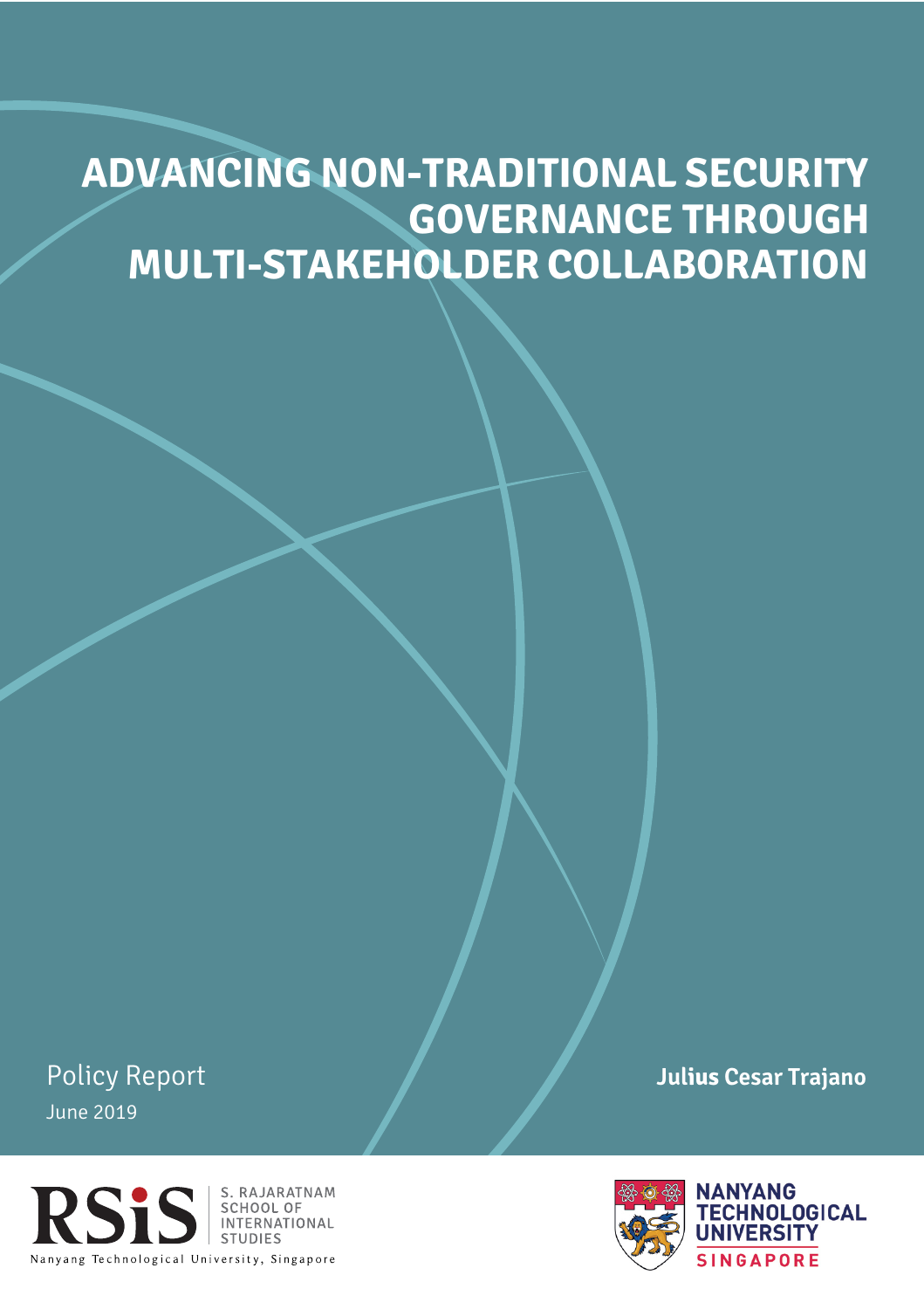## **ADVANCING NON-TRADITIONAL SECURITY GOVERNANCE THROUGH MULTI-STAKEHOLDER COLLABORATION**

**Julius Cesar Trajano**  June 2019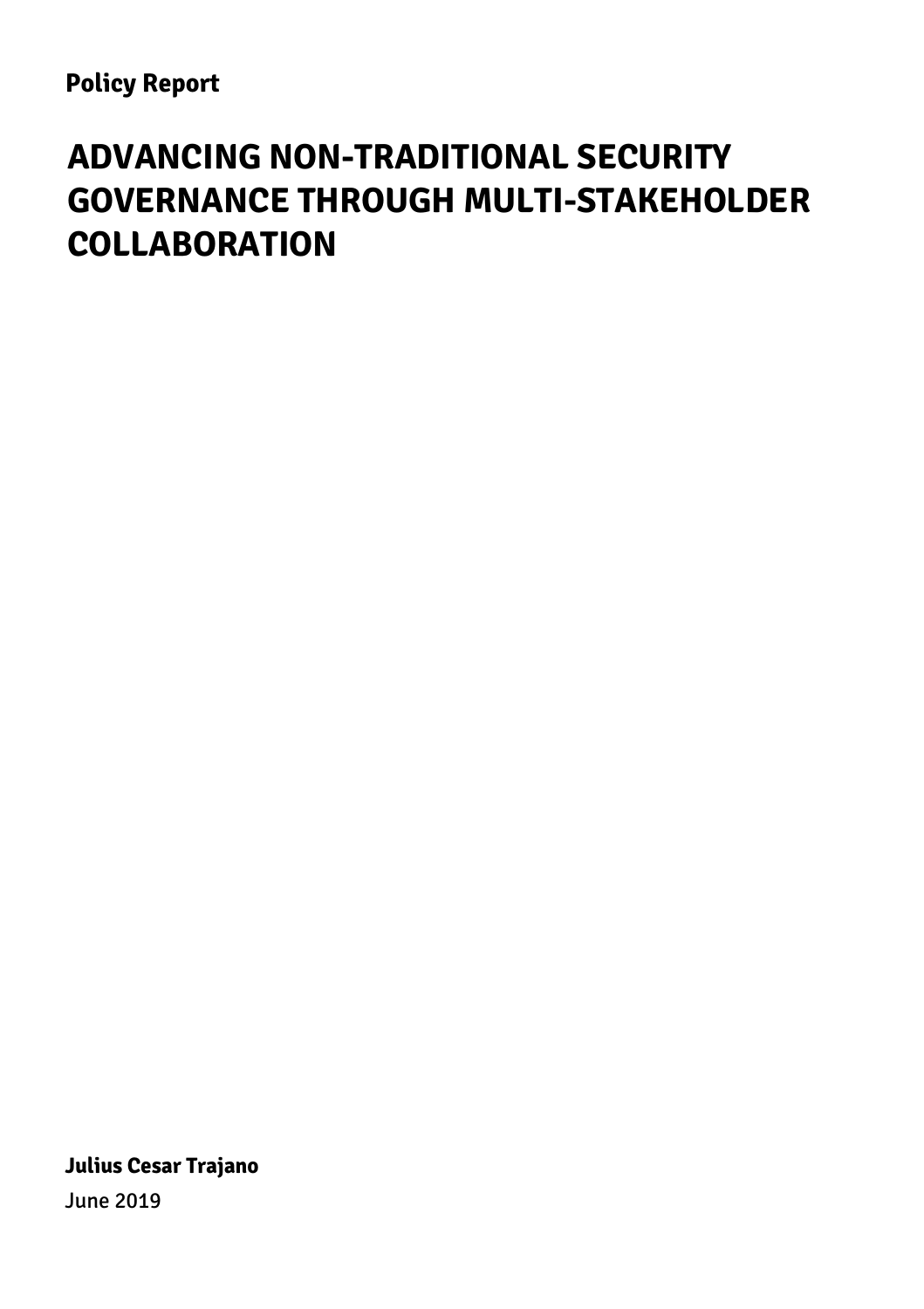### **TABLE OF CONTENTS**

| <b>Executive Summary</b>                                                                 | 1              |
|------------------------------------------------------------------------------------------|----------------|
| <b>Key Recommendations</b>                                                               | $\overline{2}$ |
| Introduction                                                                             | 3              |
| <b>Irregular and Forced Migration as Humanitarian Emergencies</b>                        | 4              |
| Income Inequality as a Threat to Economic Security                                       | 5              |
| A Circular Economy for Sustainable Development and<br><b>Environmental Protection</b>    | $\overline{7}$ |
| <b>Identity Politics, Pluralism, and Cohesive Societies</b>                              | 8              |
| <b>Digitalisation and Countering Security Threats</b>                                    | 9              |
| <b>Steps towards Advancing NTS Governance through</b><br>Multi-stakeholder Collaboration | 11             |
| <b>About the Author</b>                                                                  | 12             |
| About the Centre for Non-Traditional Security Studies                                    | 12             |
| About the S. Rajaratnam School of International Studies                                  | 12             |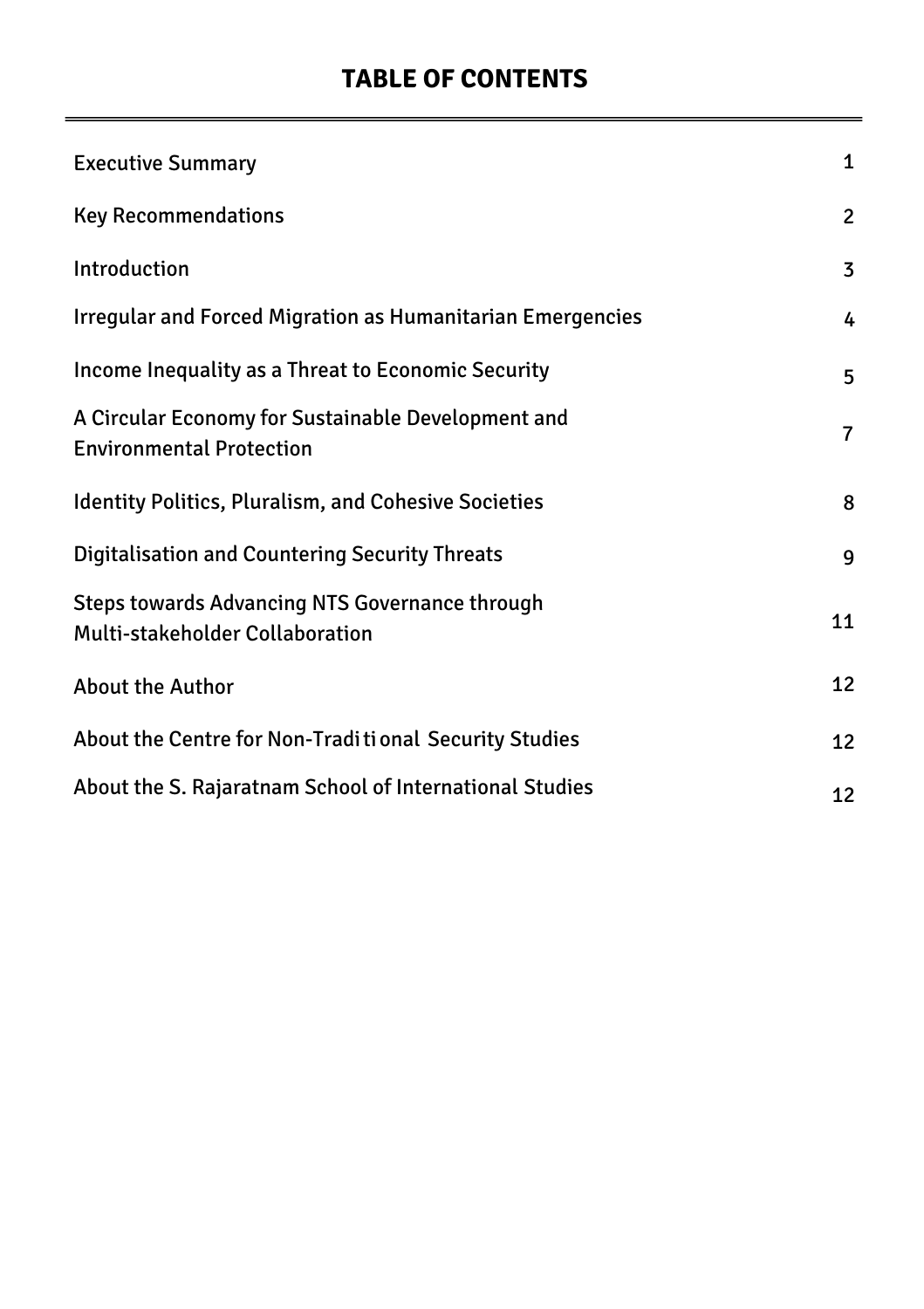### <span id="page-3-0"></span>**Executive Summary**

Non-traditional security (NTS) issues continue to threaten the well-being of nations and communities in Asia and around the world. National governments alone cannot solve the multifaceted problems associated with NTS, ranging from climate change and disasters to mass movement of people in search of refuge and safety. Given that traditional multilateralism is in retreat, a more sustainable approach to multilateral cooperation is critically needed, requiring the collaborative participation and engagement of multiple stakeholders from local communities, civil society organisations, the private sector, governments, regional organisations, and other international agencies. The Annual Conference of the Consortium of Non-Traditional Security in Asia (NTS-Asia),<sup>1</sup> held in Singapore on 25 and 26 March 2019, examined the relevance of multi-stakeholder collaboration in facilitating efforts to address a number of NTS challenges including, among others, (i) irregular and forced migration; (ii) economic inequality; (iii) environmental degradation; (iv) digital threats; and (v) social friction.

 $1$ The author would like to acknowledge and appreciate his NTS Centre colleagues who served as rapporteurs during the conference: Dr Lina Gong, Mr Jose Ma Luis Montesclaros, Mr Christopher Chen, Ms Margareth Sembiring and Mr Angelo Paolo Trias.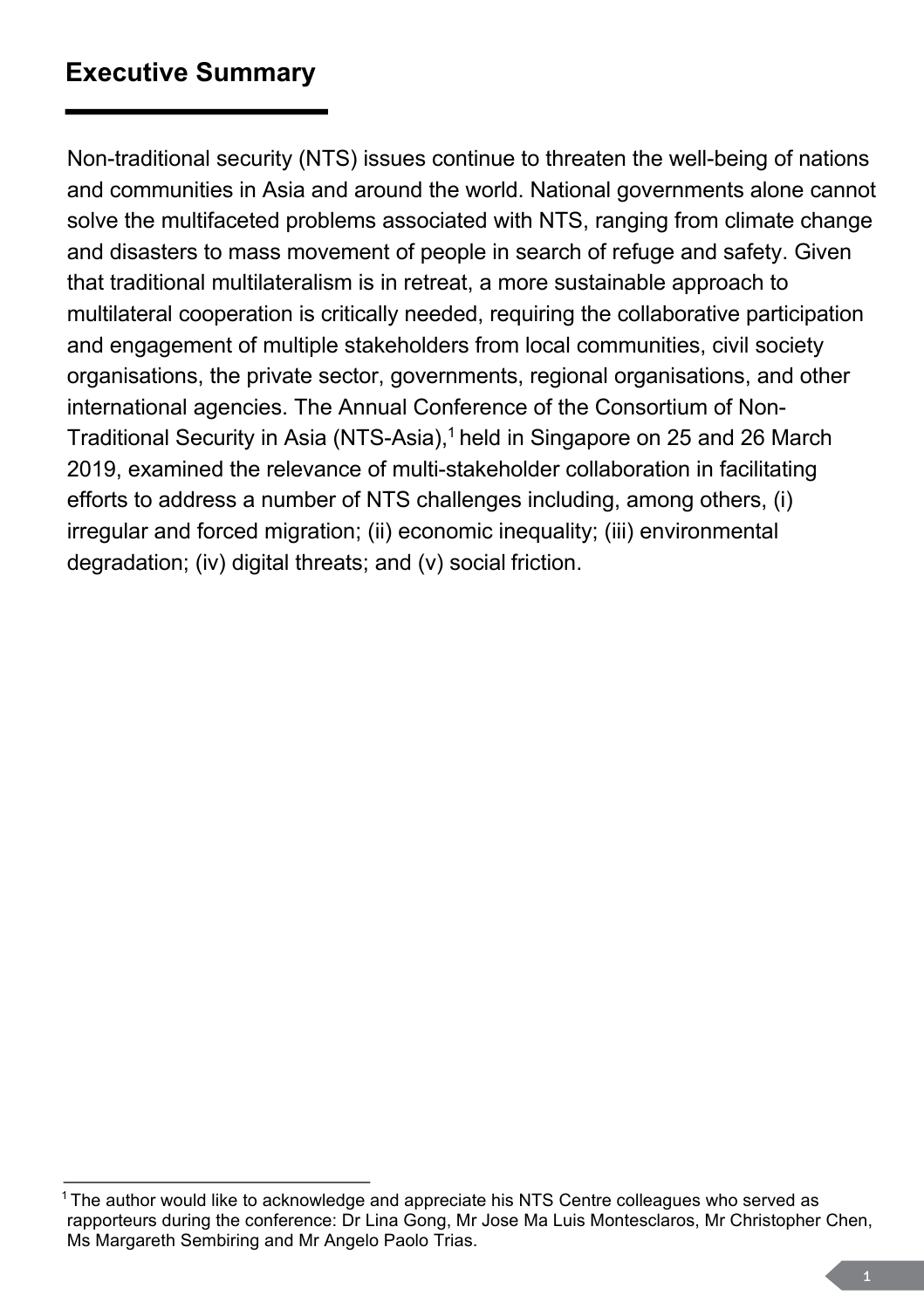## **Key Recommendations**

This policy report recommends the following steps to further advance cooperation among multiple stakeholders in addressing NTS challenges:

- 1. The challenges outlined in this report are transnational in scope, defying unilateral remedies and therefore requiring multidisciplinary responses through the STSE Approach: Science-Technology-Society-Economy.
- 2. Due to the transnational consequences of NTS threats, sharing of information and data among state and non-state stakeholders is crucial. Only through multi-sectoral platforms will state and non-state actors be able to work together to develop clear and shared standards, best practices, and explicit codes of conduct for managing data and information so as to verify raw data and transform it into useful information for decision-making.
- 3. Multi-stakeholder cooperation should involve finding ways to incorporate practical ideas and sensible measures made by individual actors and groups at the grassroots into national and regional policies.

Specific recommendations and implications pertaining to the aforementioned NTS issues in Asia are discussed in this report.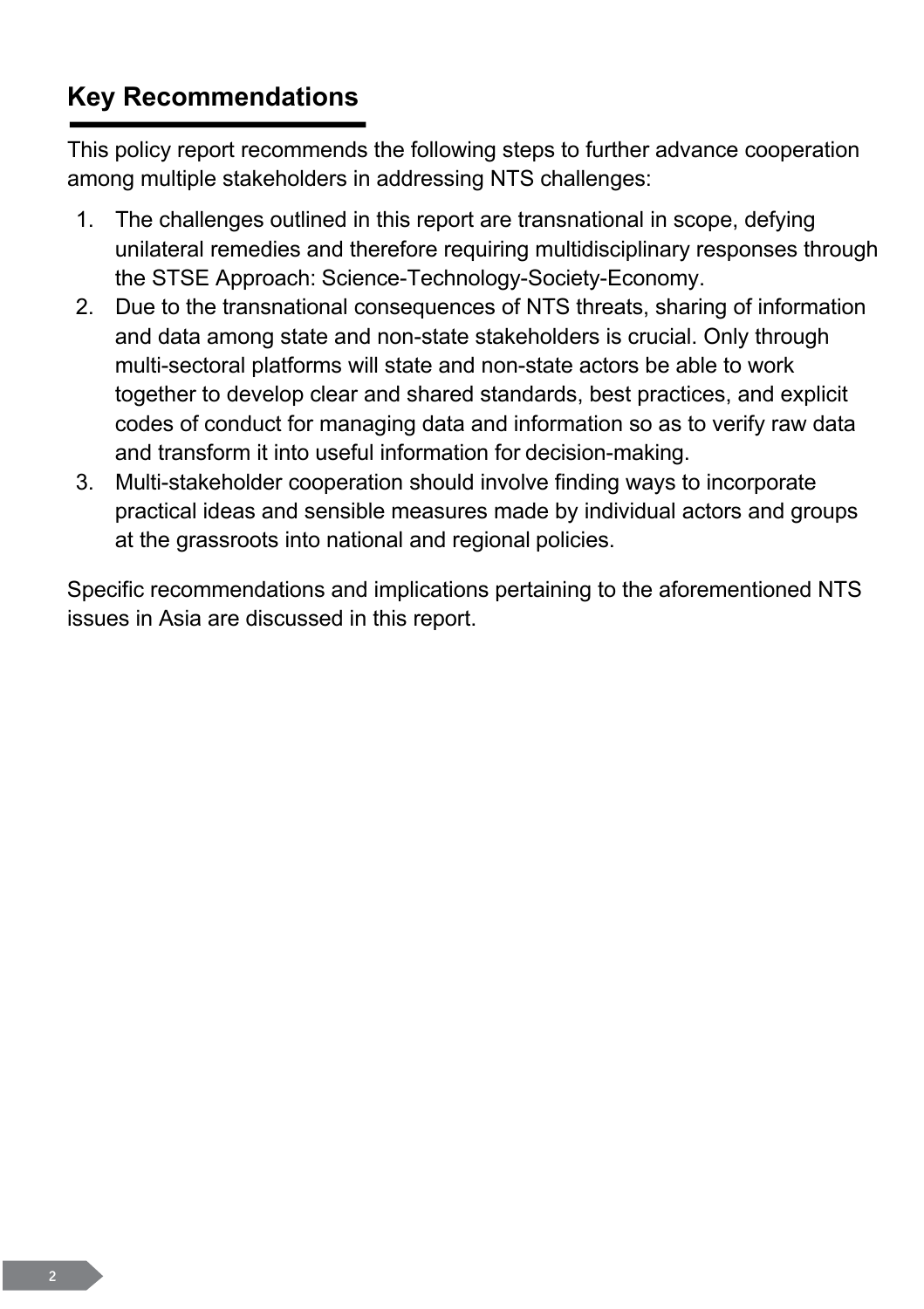### <span id="page-5-0"></span>**Introduction**

Non-traditional security (NTS) issues continue to threaten the well-being of nations and communities in Asia and around the world. Multilateral cooperation, efficient and timely deployment of resources, and a long-term vision of sustainable development are needed to address ever-complex and transboundary implications of these threats, ranging from climate change and disasters to mass movement of people in search of refuge and safety. It has been widely recognised that national governments alone cannot solve the multifaceted problems associated with NTS. However, in spite of these overlapping and transboundary challenges, there has been a rising trend among several states to retreat from state-led, traditional multilateralism, amid a resurgence of isolationist, protectionist, and xenophobic sentiments around the world.

Given that traditional multilateralism is in retreat, enhanced multi-stakeholder cooperation is critically needed, requiring the collaborative participation and engagement of various stakeholders from local communities, civil society organisations, the private sector, governments, regional organisations, and other international agencies.

The Annual Conference of the Consortium of Non-Traditional Security in Asia (NTS-Asia), held in Singapore on 25 and 26 March 2019, examined the relevance of multi-sectoral multilateralism in facilitating efforts to address a number of NTS challenges including, among others, irregular and forced migration, environmental degradation, digital threats, economic inequality, and social friction. This report captures the deliberation among experts at the Conference with the view of providing recommendations towards advancing NTS governance through multistakeholder collaboration and highlighting its relevance in Asia, particularly in Southeast Asia.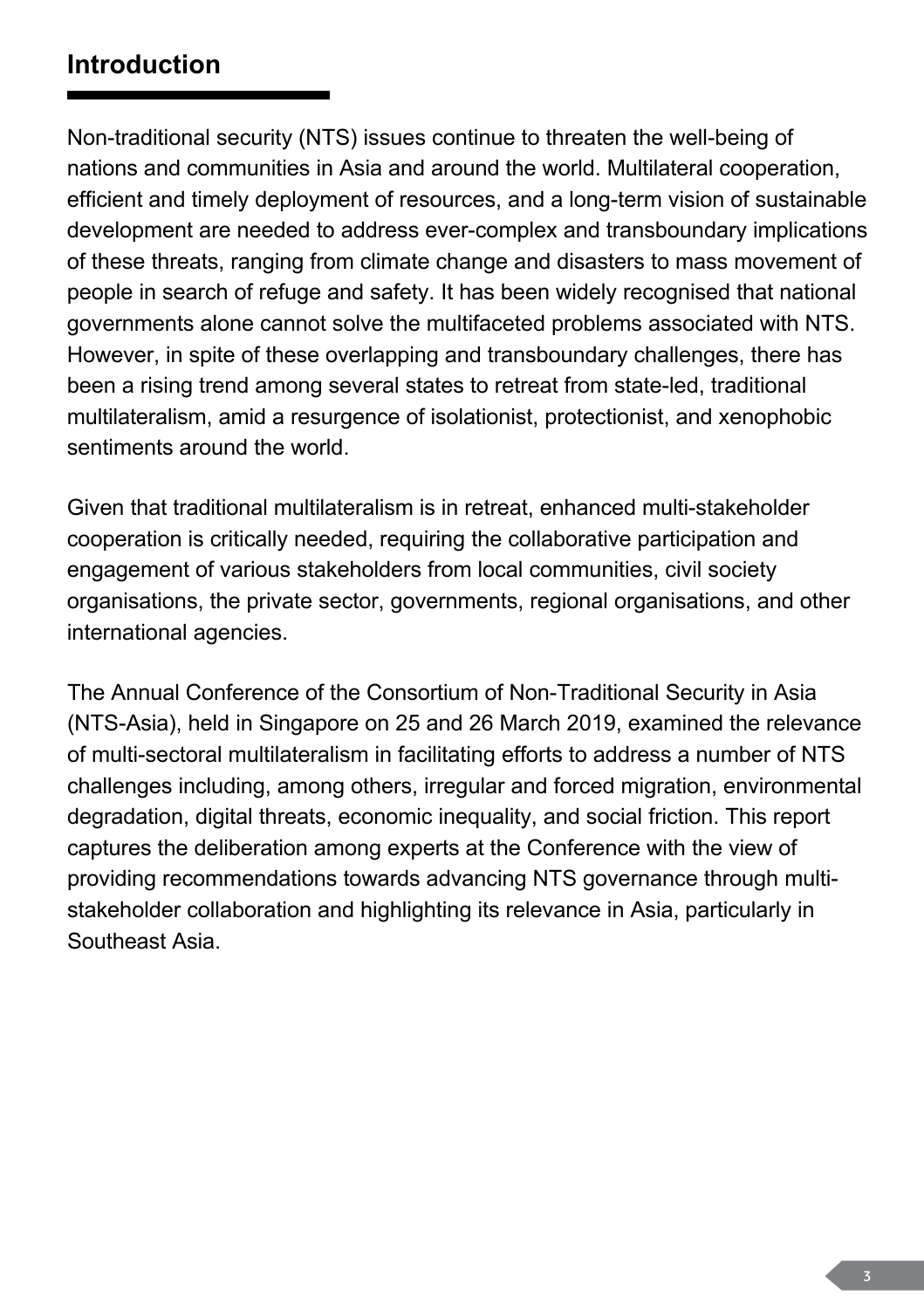## <span id="page-6-0"></span>**Irregular and Forced Migration as Humanitarian Emergencies**

Asian countries are collectively facing natural hazards and climate change challenges, particularly extreme weather events. For instance, majority of disasters in the Association of Southeast Asian Nations (ASEAN) region are hydrometeorological in nature, such as floods, winds, storms, and landslides. Due to the constant risk of natural hazards, ASEAN's exposed capital stocks amount to US\$ 8.35 trillion, or three times its combined economy.<sup>2</sup> More than 50 per cent of global disaster mortalities occurred in the ASEAN region between 2004 and 2014. $3$ Meanwhile, the region has recently seen humanitarian crises arising from largescale flows of irregular and forced migrants. These movements have significantly tested national governments' capacities to manage responses, leading to more complex humanitarian crises for migrants and their communities. From 2004 to 2014, an estimated 191 million people in Southeast Asia were displaced temporarily by natural disasters.<sup>4</sup> Intractable internal conflicts in the region exacerbate the impact of climate change and natural disasters, creating thousands of refugees, irregular migrants, and internally displaced persons. For example, in 2017, 700,000 refugees mainly from Rakhine, Myanmar<sup>5</sup> resorted to irregular migration with Bangladesh as their primary destination. They are housed in settlements that remain at risk from potential landslides, flash floods, and the unpredictability of impending cyclones and monsoon rains. This complex situation requires a robust humanitarian response.

Persons who are fleeing armed conflicts and humanitarian emergencies are highly vulnerable to trafficking in their desperate attempt to seek safety and protection. Human trafficking remains an endemic security problem in the Asia-Pacific. Twothirds or 25 million of global trafficking victims were identified to be in the region.<sup>6</sup>

Ineffective anti-trafficking law enforcement efforts and legal frameworks remain a challenge. Inadequate institutional resources, funding, and training for frontline officers and law enforcers impede the investigation of human trafficking cases. Corruption and the complicity of border officials and law enforcers with syndicates

 $^{\rm 2}$  Pang, Qingyuan and Lawrence Anthony Dimailig. "Trillion Dollar Multi-Hazard Risk Landscape in Southeast Asia." in the AHA Centre. *ASEAN Risk Monitor and Disaster Management Review (ARMOR)*. Jakarta: ASEAN Coordinating Centre for Humanitarian Assistance on disaster management (AHA Centre), 2019.

 $3$  Ibid.<br>4  $A$  SE.

*ASEAN Vision 2025 on Disaster Management*. Jakarta: The ASEAN Secretariat, 2016.

<sup>&</sup>lt;sup>5</sup> UNHCR. "Rohingya Refugee Emergency at a Glance." UNHCR, 21 March 2018.

https://unhcr.maps.arcgis.com/apps/Cascade/index.html?appid=5fdca0f47f1a46498002f39894fcd26f 6 Walk Free Foundation. Global Slavery Index 2018.

https://www.globalslaveryindex.org/2018/findings/regional-analysis/asia-and-the-pacific/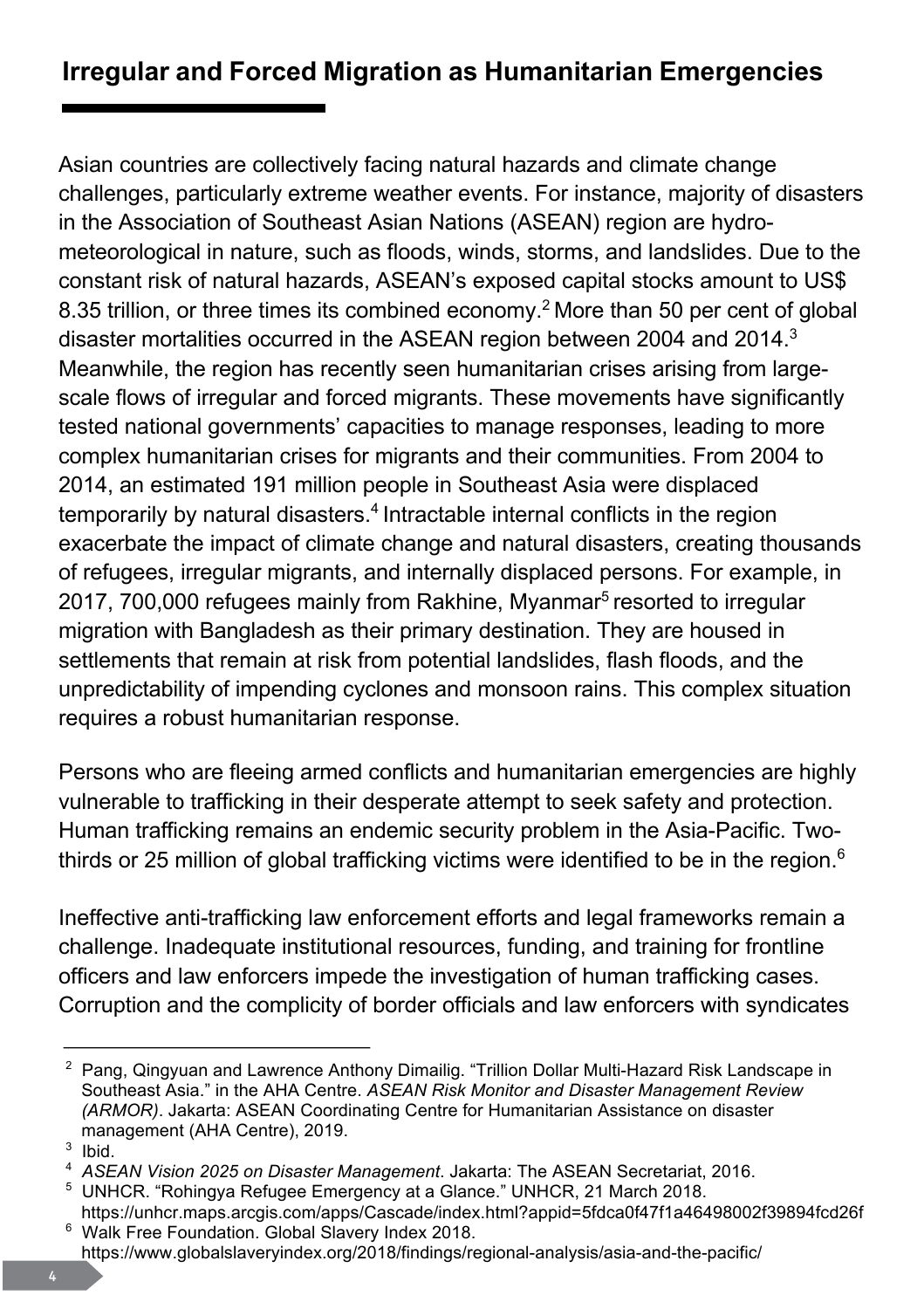<span id="page-7-0"></span>also aggravate human trafficking in the region. Furthermore, unsustainable rehabilitation and reintegration programmes for irregular migrants in their host communities, including rescued trafficking victims, also heighten their risk of being victimised again by traffickers or smugglers.

There is a need to pursue regional strategies and action plans to address the causes of large irregular movements and to provide irregular migrants and trafficking victims with appropriate protective, humanitarian, and health services. State and non-state actors could build on and reinforce existing regional frameworks and initiatives—such as the Coordinated Mekong Ministerial Initiative against Trafficking, the Bali Process, and the ASEAN Convention on Trafficking in Persons—that address the humanitarian and protection needs of irregular migrants and trafficking victims. They could consider a wide range of migration measures, including mainstreaming migration into national development initiatives; synergising frameworks on migration and humanitarian assistance; developing comprehensive humanitarian response training programmes for local actors; enhancing public- private partnerships; ensuring the involvement of civil society groups; and empowering migrants and diasporacommunities.

## **Income Inequality as a Threat to Economic Security**

Rapid economic growth in Asia in recent decades has significantly reduced poverty but has also been accompanied by a widening income inequality in many countries. Southeast Asian states, for instance, have made strides in minimising poverty and hunger. But in spite of ASEAN's economic growth success over the past decades, economic disparities have increased—both across and within countries. Economic inequality should not be just measured in monetary terms, as other equally important indicators need to be considered: quality of public health and education, gender disparities in labour markets, and access to services such as water, sanitation, and electricity. For instance, Cambodia's recent 7-8 per cent economic growth failed to uplift 4.5 million people from poverty and give them access to sufficient health and education services.<sup>7</sup> Despite fast growth and urbanisation in Jakarta, only 60 per cent of its population has access to clean and safe water, $8$  and more importantly, the rich have much better access to it than the poor. Meanwhile,

<sup>7</sup> World Food Programme. *WFP Cambodia Country Brief*. February 2019. https://docs.wfp.org/api/documents/WFP-

<sup>0000103513/</sup>download/?\_ga=2.116850374.1576304630.1554282344-293067922.1554282344 8 Heriyanto, Devina. "What you need to know about Jakarta's water privatization." *The Jakarta Post,* 12 April 2018.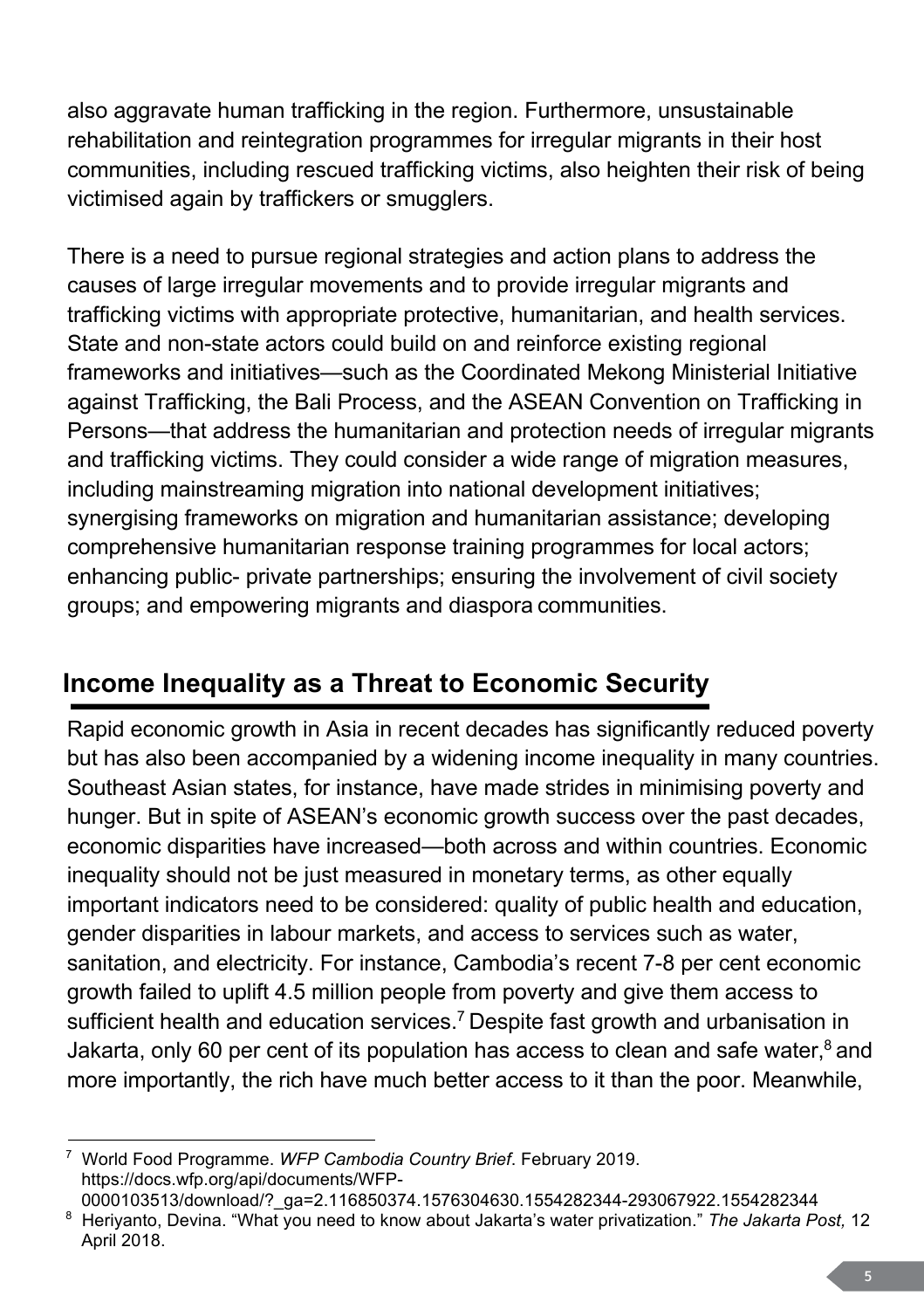<span id="page-8-0"></span>China has the most significant case of rising inequality in Northeast Asia, being among the countries that have the most rapidly increasing income inequality.<sup>9</sup>

Why is rising inequality a threat? Aside from income risks, the widening poor-rich, rural-urban development gap could threaten political stability in Asia. Disregarding the predicament of the rural poor comes at a political price, particularly in countries with largely unified rural voting blocs. The economic difficulties of rural low-income and urban poor citizens can likewise incite destabilising political movements such as in India, Bangladesh, Thailand, the Philippines, and Myanmar. Income inequality amplifies other NTS threats faced by impoverished communities in Asia. The poorest of the poor could be more vulnerable in times of shocks—be it natural disasters or complex humanitarian emergencies—as the loss of lives, assets, and disrupted supply chains could affect them more than the wealthier sections of society.

As rising income and human development gaps remain unaddressed, Asia's regional and national policy makers should revisit their priorities and work together to prevent the current trend from continuing. For instance, in the context of ASEAN Economic Community, there must be realistic indicators of the socio-economic benefits and trickle-down effects of regional integration, especially to lower income countries and marginalised sectors. The increased connectivity among Asian countries should open up opportunities for people-centered economic integration or partnerships.

Specifically, capacity-building assistance and human resource development should be mainstreamed in regional and national economic development agenda. Greater investment in education and skills training, especially for low-income and marginalised groups, could prevent them from falling too far behind. Asian countries could build on ASEAN's efforts in narrowing the economic gap between Cambodia–Lao PDR –Myanmar–Vietnam (CLMV) countries and the more developed ASEAN member states, through human resource development and capacity-building assistance.

<sup>9</sup> Jain-Chandra, Sonali. "Inequality in China – Trends, Drivers and Policy Remedies." *IMF Working Paper*, International Monetary Fund, June 2018.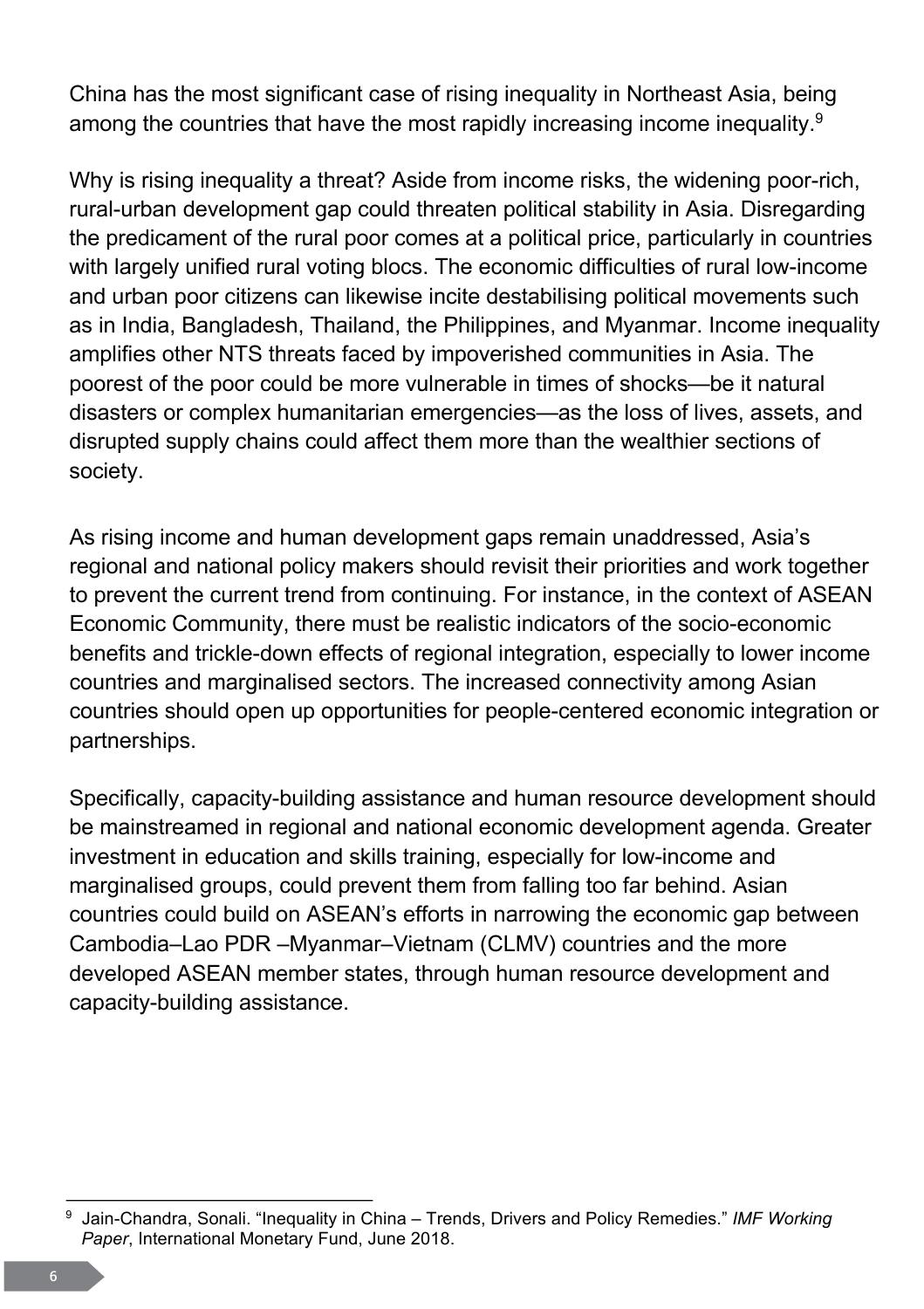## **A Circular Economy for Sustainable Development and Environmental Protection**

Apart from addressing income inequality, regional and national economic development strategies must also strike a balance between economic growth and environmental protection. By 2050, 68 per cent of the global population may live in cities, majority of them will be in Asian cities.<sup>10</sup> Accompanying this stunning pace of urbanisation will be a complex web of challenges related to consumption, pollution, and water and energy stresses.

The circular economy model offers a fundamental and crucial alternative to the linear take–make–consume–dispose economic model that currently predominates Asian economies. The circular economy model is simple: minimise the disposal of waste and the need for raw materials by reducing, alternatively reusing, and recycling materials in production, distribution and consumption processes.

There are compelling reasons why the principles of a circular economy are relevant for the region. The plastic pollution is choking Asia's seas and river systems. Microplastics from ten rivers in the world—eight of which are in Asia—are polluting the world's oceans. China, Indonesia, Philippines, Thailand, and Vietnam have been identified as major sources of plastic pollution, accounting for up to 60 per cent of the plastic waste leaking into the ocean.<sup>11</sup> Regional water bodies are facing severe environmental deterioration because of the over-abstraction of groundwater and uncontrolled pollution of regional seas. Southeast Asia, for instance, may face a 30 per cent shortfall in the amount of freshwater needed to support the regional economy by 2030.

Furthermore, ASEAN, China, and India have emerged as the world's largest consumers of minerals, ores, biomass, and fuels. Demands for natural resources and energy continue to expand in line with Asia's industrialisation, rapid urbanisation, and accelerated economic growth. Without environment-friendly models of growth and appropriate planning, consumed materials and resources will generate more hazardous wastes and pollutants.

ASEAN member states, together with Asia's largest economies such as China, Japan, South Korea, and India, may consider adopting and implementing regional

<sup>10</sup> United Nations. "68% of the world population projected to live in urban areas by 2050, says UN." *UN News,* 16 May 2018. *https://www.un.org/development/desa/en/news/population/2018-revision-ofworld-urbanization-prospects.html*

<sup>11</sup> McKinsey & Company and Ocean Conservancy. *Stemming the Tide: Land-based strategies for a plastic- free ocean*. McKinsey & Company and Ocean Conservancy, September 2015. https://oceanconservancy.org/wp-content/uploads/2017/04/full-report-stemming-the.pdf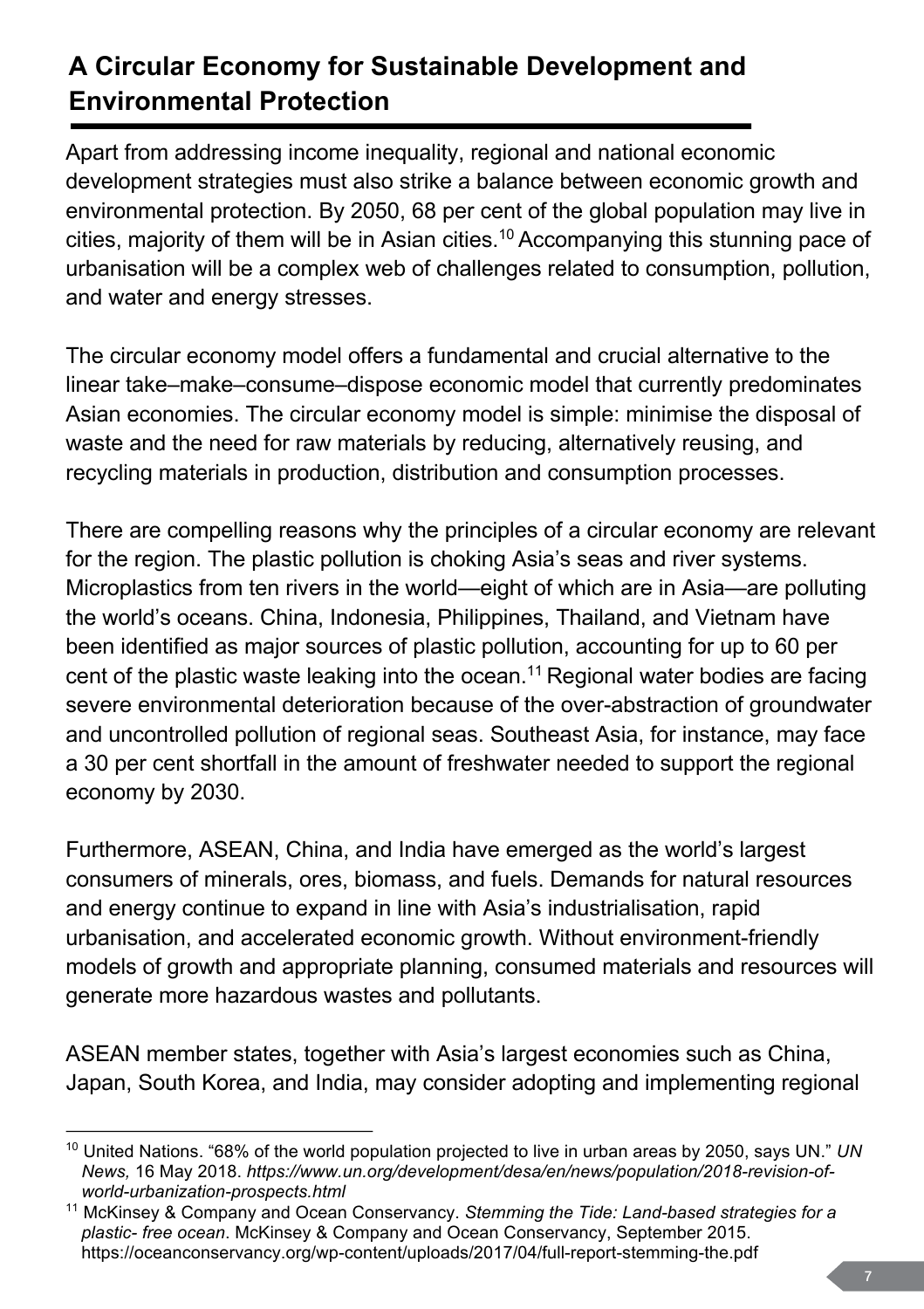<span id="page-10-0"></span>and national masterplans on a 'circular economy'. The current efforts to attain sustainable economy in Asia, which focus on optimised use of resources, are limited to the 3Rs–reuse, reduce, and recycle–which are not even comprehensively implemented. The circular economy, however, is not limited to the 3Rs. A masterplan on circular economy must specifically contain a whole-ofvalue chain approach, strategies, and tools on reusing, refurbishment, remanufacturing, and recycling resources in production, consumption, and other life cycle stages. A regional masterplan, meanwhile, must outline mechanisms to combat marine plastic debris so as to implement the 2018 East Asia Summit leaders' declaration on plastic pollution.

By introducing incentives at the local level in the form of social community funds, providing strategic information on circular economy targets, and sponsoring industry–community–civil society–university partnership, governments could likewise help raise awareness on the circular economy model at the local level, leading to sustainable behavioral changes among consumers and industries. With advances in science, technology and education, the private sector could consider strengthening support for regional collaboration in research and development of technologies and products that are more environmentally friendly.

## **Identity Politics, Pluralism, and Cohesive Societies**

In culturally diverse regions of Asia, many countries are fraught with multiple challenges owing to the use of ethnicity, race, or religion to divide or define one's own citizens. Contemporary sociopolitical challenges in India, Bangladesh, Indonesia, Malaysia, Myanmar, and Thailand emanate from identity politics that comes in several forms: using religion for politics, aversion towards minorities, and an intensifying ultra-nationalism. National narratives are often crafted in the interest of building a national consciousness and sense of belonging; however, political and social movements sometimes exploit such narratives for political expediency. Furthermore, several ethnically diverse states have been dealing with armed rebellions and separatism from marginalised minority groups.

Given their common familiarity in ethnic and religious diversity, Asian countries could share about their national experiences, lessons learnt, and policies pertaining to the fostering of social cohesiveness. Such multilateral dialogues could specifically deliberate on the following: promoting comprehensive programmes on civic and peace education, in collaboration with academic institutions; revitalising local mechanisms on conflict prevention and resolution; and synergising national programmes on countering violent extremism.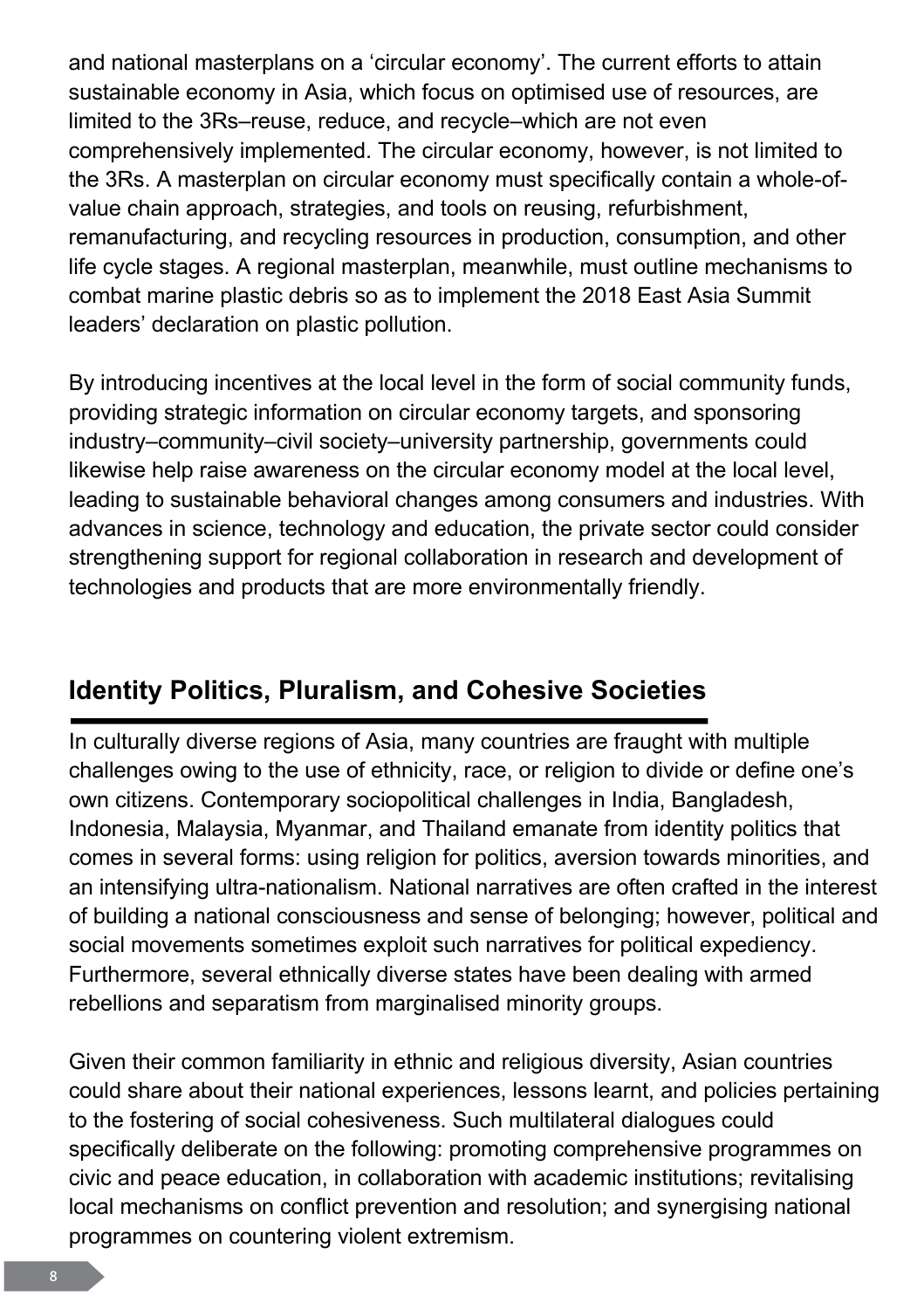<span id="page-11-0"></span>The Mindanao peace process in the southern Philippines clearly demonstrates multi-stakeholder cooperation on peacebuilding with the active participation of various countries from Southeast Asia and in other regions, as well as the involvement of non-state and grassroots actors. For instance, the International Monitoring Team which monitors the ceasefire agreement, and the International Contact Group which provides support to the peace process, are made up of various state actors, including several ASEAN member states and peacebuilding non-governmental organisations. The peace negotiations between the Government of the Philippines and the Moro Islamic Liberation Front, profoundly supported by multiple actors, culminated with the establishment of a new autonomous region for Bangsamoro in Muslim Mindanao.

## Digitalisation and Countering Security Threats

Contemporary threats to social cohesiveness and peacebuilding in ethnically diverse countries may also emanate from widespread online falsehoods and disinformation, which are unintended consequences of digitalisation. Rapidly developing technologies, rising use of mobile devices, and increasing interconnectedness of the internet are opening up more opportunities for socioeconomic growth and progress in Asia. These advancements are improving access to information, facilitating digitalisation of services, and enabling the creation of smart cities. However, digitalisation also unintentionally amplifies security risks and generates new ones that transcend national borders. Digital platforms and related tools have become highly useful for both criminals and terrorists. Additionally, organised syndicates link up their illicit operations such as human trafficking and numerous smuggling activities in Asia with violent extremism.

Meanwhile, the society, vulnerable people, and the State need to be protected from the proliferation of 'fake news' and manipulation of information that could be adversarial and sow divisions between groups of people. Addressing new threats like disinformation, cyberterrorism, online radicalisation, and data hacking could no longer be resolved by one state; it instead requires multi-stakeholder collaboration at the regional and global levels. Given recent cyberattacks on key institutions and databases in several ASEAN member states, there is a sense of urgency for the region to build a resilient and innovative digital community together, especially when it has been estimated that the top 1,000 ASEAN companies could lose \$750 billion from cyberthreats.<sup>12</sup>

<sup>&</sup>lt;sup>12</sup> John Brandon. "Why ASEAN Needs to Invest More in Cybersecurity." Asia Foundation, 9 May 2018. https://asiafoundation.org/2018/05/09/why-aseanneeds-to-invest-more-in-cybersecurity/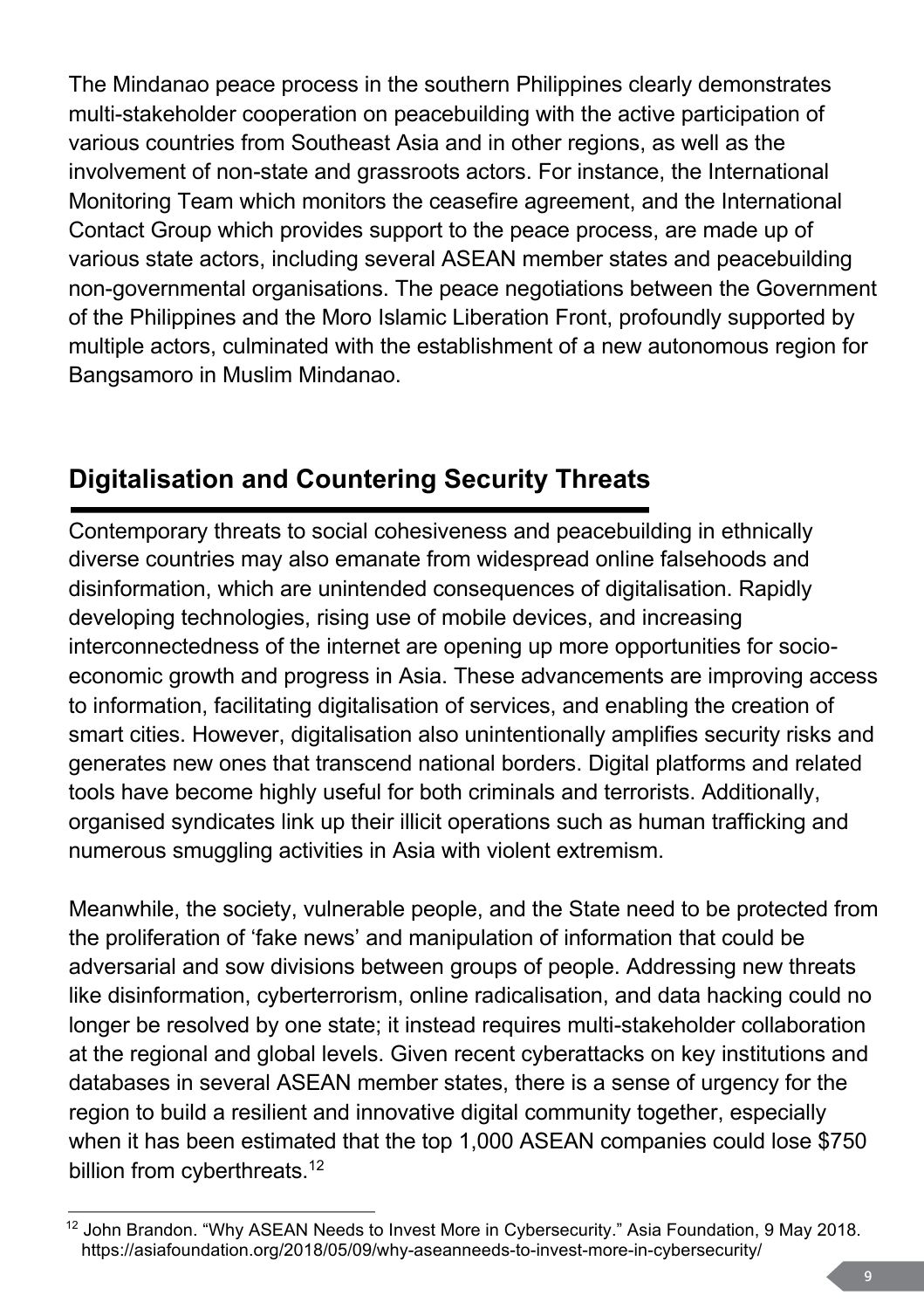<span id="page-12-0"></span>A holistic regional cybersecurity strategy for countering online radicalisation and terrorist operations needs to be developed. Proposals for a formal ASEAN cybersecurity mechanism are currently being studied to bolster regional defences and create a dialogue for cyber diplomacy, policy, and operations.<sup>13</sup> A Regional Team with a range of skill-sets and character traits is needed to evaluate security of digital systems, identify vulnerabilities that could be exploited, and determine malicious activities. This team will be essential to building the robustness of critical infrastructures that enable the creation of smart cities. Furthermore, establishing a regional body dedicated to cyberterrorism could address the gaps in inter-agency coordination among relevant security bodies in the region.

Asian governments must remain cognizant of the fact that the effectiveness of any legislation and regulation only extends as far as the society's resilience towards disinformation. Running parallel to legislations and regulations that could be introduced are public education and awareness programmes on processing and fact-checking information, addressing every layer and segment of society. In this regard, multi-sectoral and multilateral platforms should engage equally important institutions such as youth councils, civil society organisations, think tanks, universities, and religious and secular schools.

<sup>&</sup>lt;sup>13</sup> Cyber Security Agency of Singapore. "ASEAN Member States Agree to Strengthen Cyber Coordination and Capacity-Building Efforts." 19 September 2018. https://www.csa.gov.sg/news/pressreleases/amcc-2018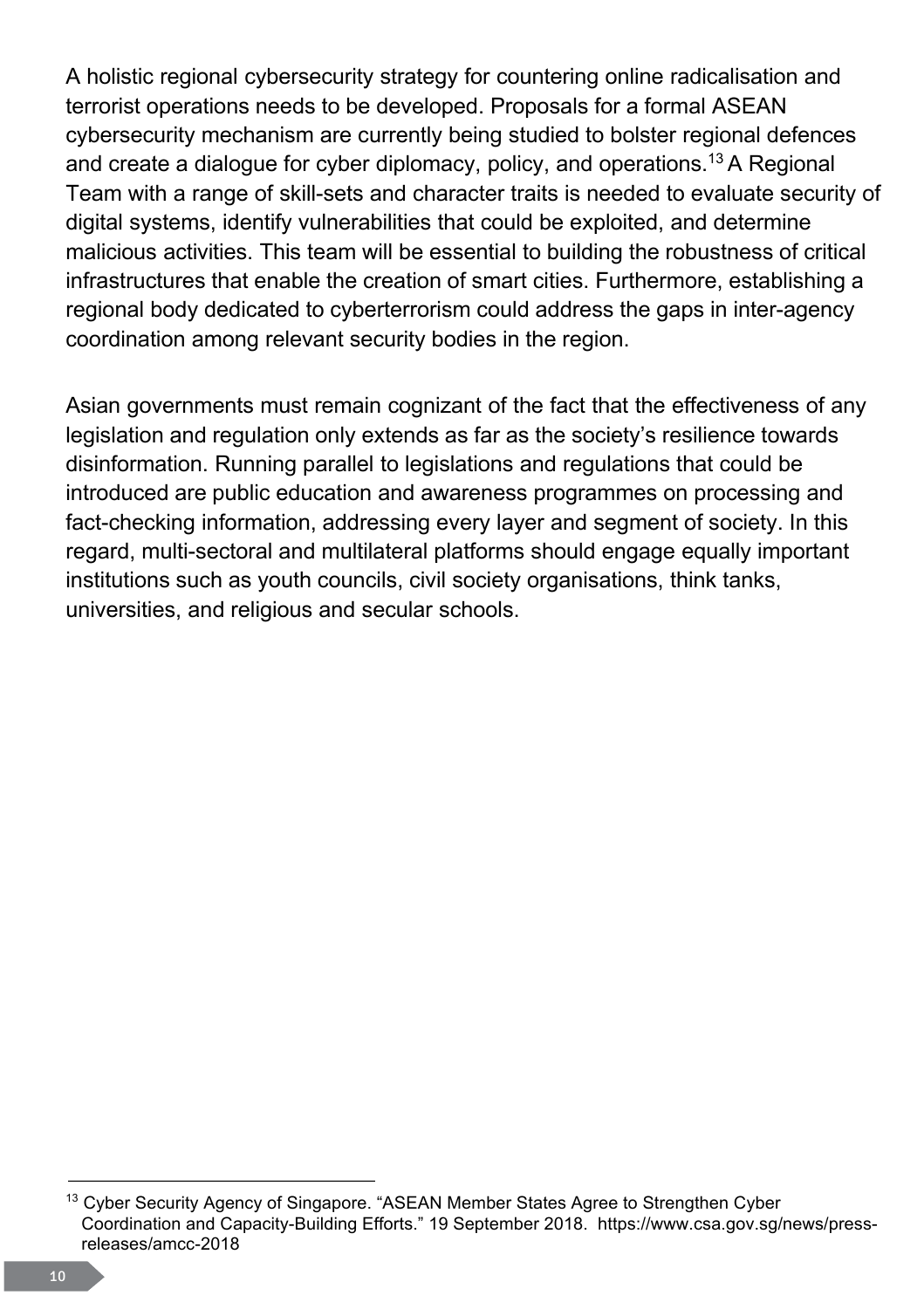#### <span id="page-13-0"></span>**Steps towards Advancing NTS Governance through Multi-stakeholder Collaboration**

#### **Adopting a multidisciplinary approach**

Asia's pressing NTS challenges are increasingly complex and will require multidisciplinary solutions. The challenges outlined in this report are transnational in scope, defying unilateral remedies and requiring comprehensive STSE multidisciplinary responses. Moving forward, harnessing the complementary strengths of various stakeholders across disciplines will help states deal effectively with NTS threats, build up their capacity, and provide multifaceted protection to vulnerable communities. Similarly, promoting broader cooperation among states, greater inclusion and participation of non-state actors, and coordination among different stakeholders could advance effective governance of NTS challenges.

#### **Sharing of knowledge and information among multiple state and non-state stakeholders**

The revival of protectionism and ultra-nationalism might impede the flow of information and knowledge across national borders and across multiple sectors. However, due to the transnational consequences of NTS threats, information and data-sharing among state and non-state stakeholders is crucial. Informationsharing could help reverse protectionism in addressing NTS threats. Open source data collection and real time critical information are indeed essential in the context of rapidly evolving complex humanitarian emergencies. But there are equally important issues such as privacy, ethical use, accuracy, and protection of data that also need to be addressed. Only through multi-sectoral platforms will state and non-state actors be able to work together to develop clear and shared standards, best practices, and explicit codes of conduct for managing data and information so as to verify raw data and transform it into useful information for decision-making. This cannot be done by any single actor alone.

#### **Promoting participation of and innovation from grassroots community actors**

Multi-stakeholder collaboration also entails effective joint mobilisation of available resources, existing mechanisms, and expertise. It also provides the platform for non-state actors, such as the private sector, civil society organisations, the international community, and especially the local communities to empower vulnerable populations of concern to have the capability to deal with the complexities of NTS challenges. Faced with significant constraints and complex humanitarian crises, communities adapt to find more efficient and sustainable solutions. In this respect, cooperation should involve finding ways to incorporate practical ideas and sensible measures made by grassroots actors and groups into national and regional policies.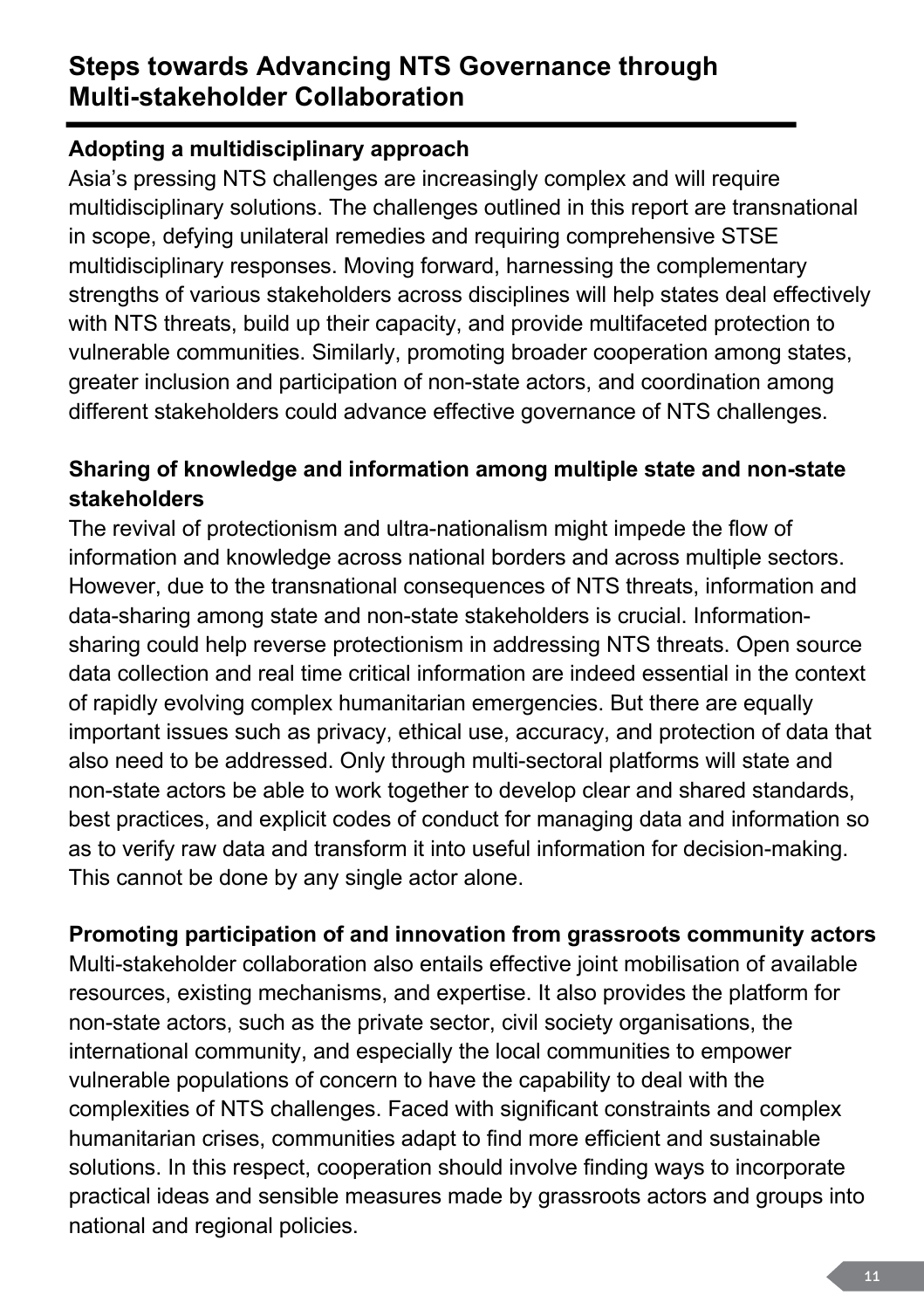#### <span id="page-14-0"></span>**About the Author**

**Julius Cesar Trajano** is Research Fellow with the Centre for Non-Traditional Security (NTS) Studies at the S. Rajaratnam School of International Studies (RSIS), Nanyang Technological University (NTU), Singapore. He obtained his Master of Science degree in Asian Studies from RSIS (2011), and a Bachelor of Arts degree in Social Sciences (Magna Cum Laude) from the University of the Philippines (2006). Mr Trajano conducts policy research studies on non-traditional security issues, particularly on marine environmental protection in Southeast Asia, nuclear security and safety governance in East Asia, internal conflicts, and human trafficking. He is also presently the coordinating chair for the Asia Working Group of the International Nuclear Security Education Network and is a member of the Council for Security Cooperation in the Asia-Pacific-Nuclear Energy Experts Group.

#### **About the Centre for Non-Traditional Security Studies**

The **Centre for Non-Traditional Security Studies (NTS Centre)** conducts research and produces policy-relevant analyses aimed at furthering awareness, and building the capacity to address NTS issues and challenges in the Asia Pacific region and beyond. The centre addresses knowledge gaps, facilitates discussions and analyses, engages policymakers and contributes to building institutional capacity in the following areas: Humanitarian Assistance and Disaster Relief; Climate Security; and Migration. The NTS Centre brings together myriad NTS stakeholders in regular workshops and roundtable discussions, as well as provides a networking platform for NTS research institutions in the Asia-Pacific through the NTS-Asia Consortium.

More information on NTS Centre and a complete list of available publications, policy briefs and reports can be found here: [http://www.rsis.edu.sg/research/nts-centre/.](http://www.rsis.edu.sg/research/nts-centre/) For more information on the NTS-Asia Consortium, please log on to: [http://www.rsis-ntsasia.org/.](http://www.rsis-ntsasia.org/)

#### **About the S. Rajaratnam School of International Studies**

The **S. Rajaratnam School of International Studies (RSIS)** is a think tank and professional graduate school of international affairs at the Nanyang Technological University, Singapore. An autonomous school, RSIS' mission is to be a leading research and graduate teaching institution in strategic and international affairs in the Asia Pacific. With the core functions of research, graduate education, and networking, it produces cuttingedge research on Asia Pacific Security, Multilateralism and Regionalism, Conflict Studies, Non-Traditional Security, Cybersecurity, Maritime Security, and Terrorism Studies.

For more details, please visit [www.rsis.edu.sg.](www.rsis.edu.sg) Follow us on <www.facebook.com/RSIS.NTU> or connect with us at [www.linkedin.com/school/rsis-ntu.](www.linkedin.com/school/rsis-ntu)